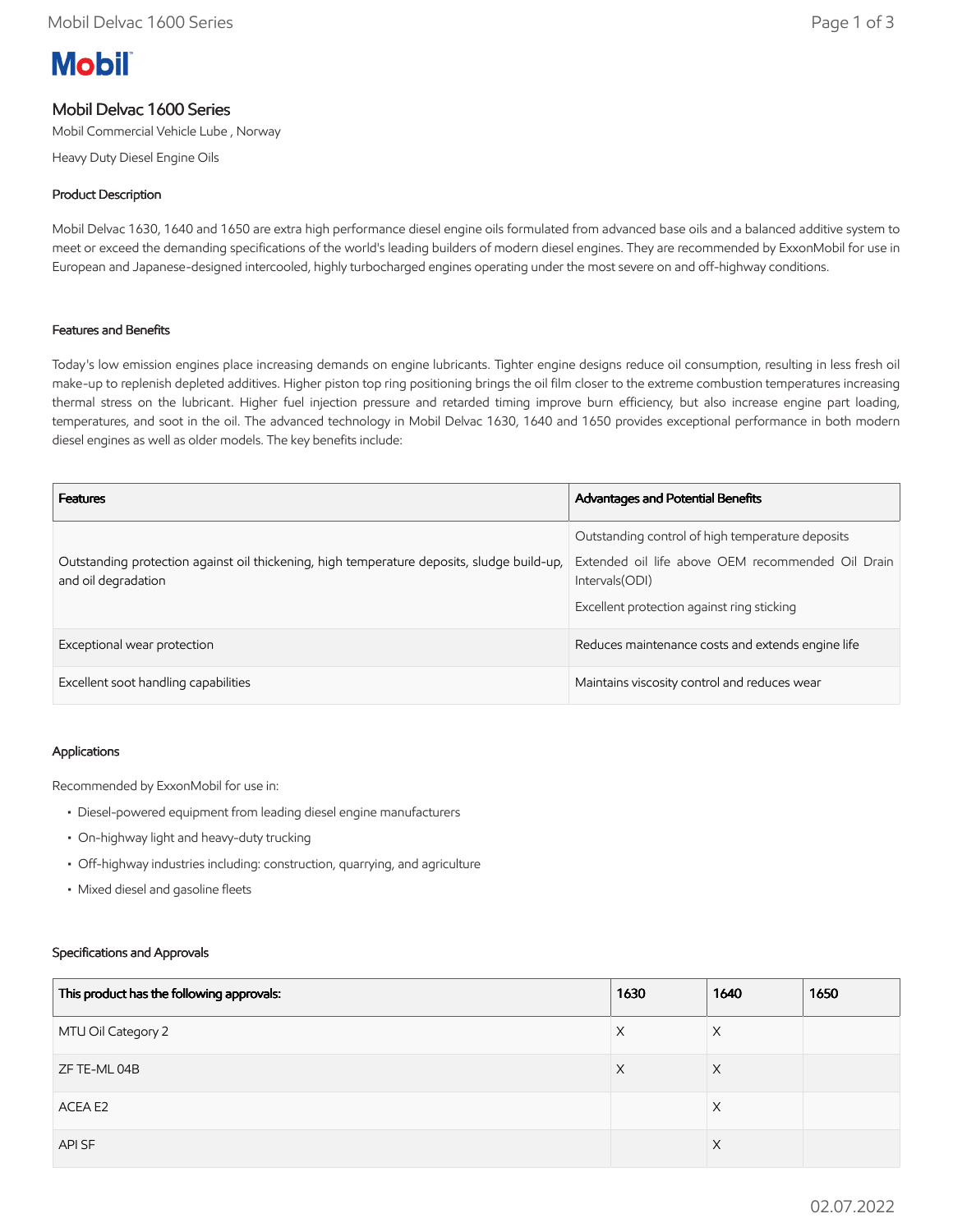## Mobil Delvac 1600 Series **Page 2 of 3**

| This product has the following approvals: | 1630 | 1640 | 1650 |
|-------------------------------------------|------|------|------|
| <b>MAN 270</b>                            |      |      |      |

| This product is recommended for use in applications requiring: | 1630 | 1640     | 1650 |
|----------------------------------------------------------------|------|----------|------|
| ACEA E2                                                        | X    |          |      |
| Allison C-4                                                    | X    |          |      |
| API CF                                                         | X    | $\times$ | Χ    |
| API SF                                                         | X    |          | X    |
| <b>MAN 270</b>                                                 | Χ    |          |      |

#### Properties and Specifications

| Property                                      | 1630          | 1640   | 1650          |
|-----------------------------------------------|---------------|--------|---------------|
| Grade                                         | <b>SAE 30</b> | SAE 40 | <b>SAE 50</b> |
| Ash, Sulfated, mass%, ASTM D874               | 1.4           | 1.4    | 1.4           |
| Density @ 15.6 C, g/cm3, ASTM D4052           |               | 0.892  | 0.896         |
| Flash Point, Cleveland Open Cup, °C, ASTM D92 | 250           | 256    | 290           |
| Kinematic Viscosity @ 100 C, mm2/s, ASTM D445 | 11.5          | 14.1   | 19.5          |
| Kinematic Viscosity @ 40 C, mm2/s, ASTM D445  | 90            | 132    | 202           |
| Pour Point, °C, ASTM D97                      | $-30$         | $-21$  | $-18$         |
| Total Base Number, mgKOH/g, ASTM D2896        | 12            | 12     | 12            |
| Viscosity Index, ASTM D2270                   | 117           | 112    | 110           |

#### Health and Safety

Health and Safety recommendations for this product can be found on the Material Safety Data Sheet (MSDS) @ [http://www.msds.exxonmobil.com/psims](http://www.msds.exxonmobil.com/psims/psims.aspx) /psims.aspx

All trademarks used herein are trademarks or registered trademarks of Exxon Mobil Corporation or one of its subsidiaries unless indicated otherwise.

11-2020 Mobil Oil AS Drammensveien 149, Postboks 350 Skøyen N-0213 OSLO

(+47) 22 66 30 30 [http://www.mobil.no](http://www.mobil.no/)

Typical Properties are typical of those obtained with normal production tolerance and do not constitute a specification. Variations that do not affect product performance are to be expected during normal manufacture and at different blending locations. The information contained herein is subject to change without notice. All products may not be available locally. For more information, contact your local ExxonMobil contact or visit [www.exxonmobil.com](http://www.exxonmobil.com/)